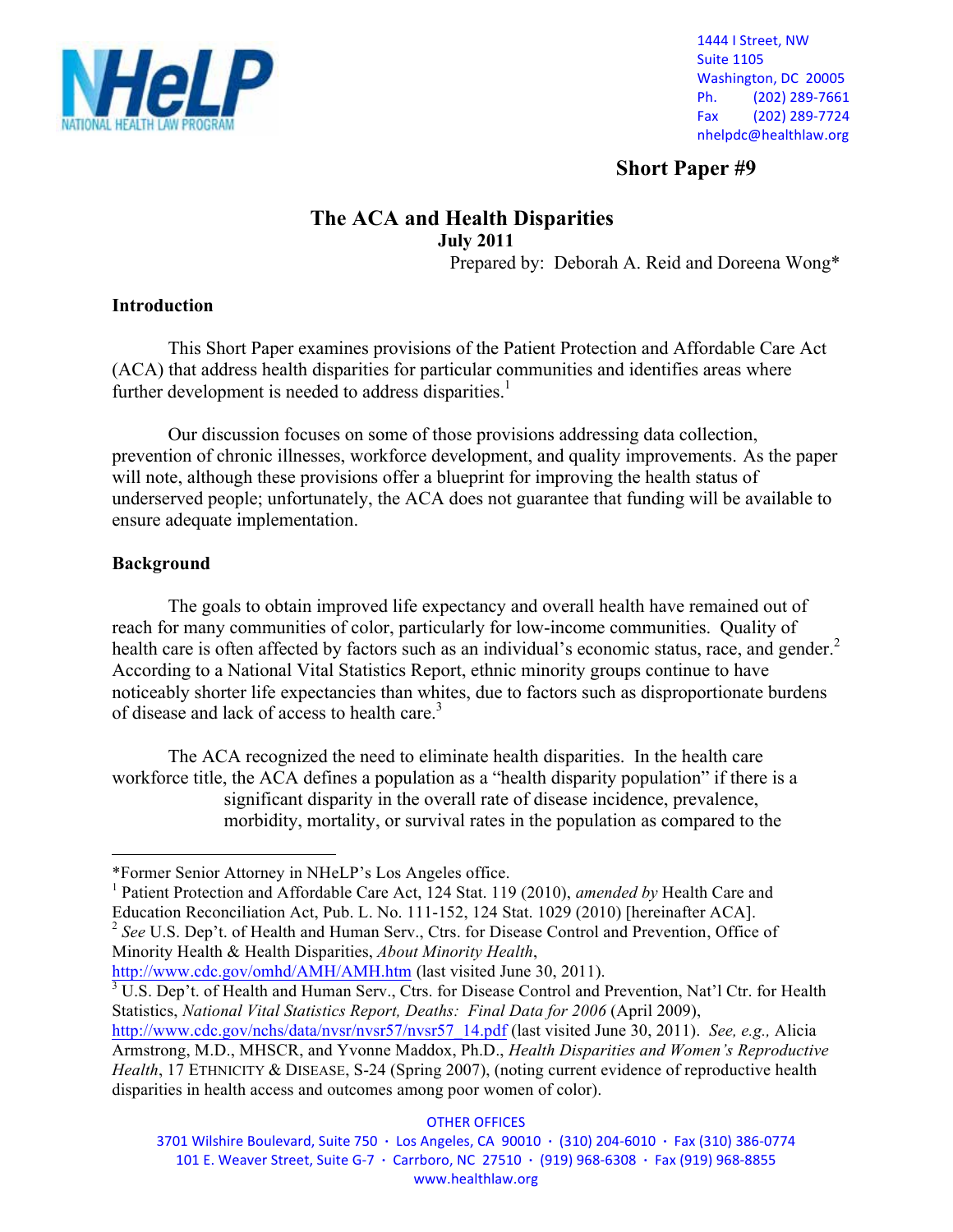health status of the general population . . . includ[ing] populations for which there is a significant disparity in the quality, outcomes, cost, or use of health care services or access to or satisfaction with such services as compared to the general population.<sup>4</sup>

### **Discussion**

The ACA provides several initiatives geared towards addressing health disparities for underserved populations through general areas of data collection, prevention, workforce development, and quality improvement strategies. It should be noted that some of the ACA's new grant programs that impact health disparities are authorized but funds have not yet been actually provided. Many of these provisions include statutory language to authorize funding in the amount of "such sums as necessary for FY 2010 – FY 2014" ("such sums as necessary" hereinafter referred to as "SSAN").<sup>5</sup> Funding for new discretionary funding programs must be provided by congressional appropriators, who may decline to fund new activities and programs. Accordingly, although these provisions were included in the ACA, some may not become funded, except if actually included in the appropriations process.

The ACA also amended and authorized new funding for existing discretionary grants through the Public Health Service Act.<sup>6</sup> In addition, other ACA prevention programs have mandatory funding through the ACA's Prevention and Public Health Fund.<sup>7</sup>

 $4$  ACA  $§$  5002.

<sup>5</sup> *See, e.g.,* Cong. Research Serv., CRS Report to Congress, *Discretionary Funding in the Patient Protection and Affordable Care Act (PPACA)* (Sept. 2, 2010), http://tinyurl.com/3dtfvpd (last visited June 30, 2011) [hereafter cited as, CRS, *Discretionary Funding in the ACA*]. Although not discussed in this short paper, other new discretionary programs include grants for managing and operating school-based health centers (ACA §4101(b)), an oral health education campaign (ACA § 4102(a)), and a community wellness pilot program (ACA § 4202(a)). *Id.*

 $\delta$  *Id.* See, for example, funding for Area Health Education Centers (ACA § 5403(a); the Public Health Workforce Programs (ACA  $\S$  10501(m)(2)); and recruitment and retention of underrepresented minorities in the health professions (ACA § 5401)).

<sup>7</sup> U.S. Dep't of Health and Human Serv., *News Release - HHS Announces \$750 Million in Prevention*, (Feb. 9, 2011), http://www.hhs.gov/news/press/2011pres/02/20110209b.html (last visited June 30, 2011) (noting that these funded activities are in the areas of clinical prevention, public health infrastructure, research and tracking, and community prevention).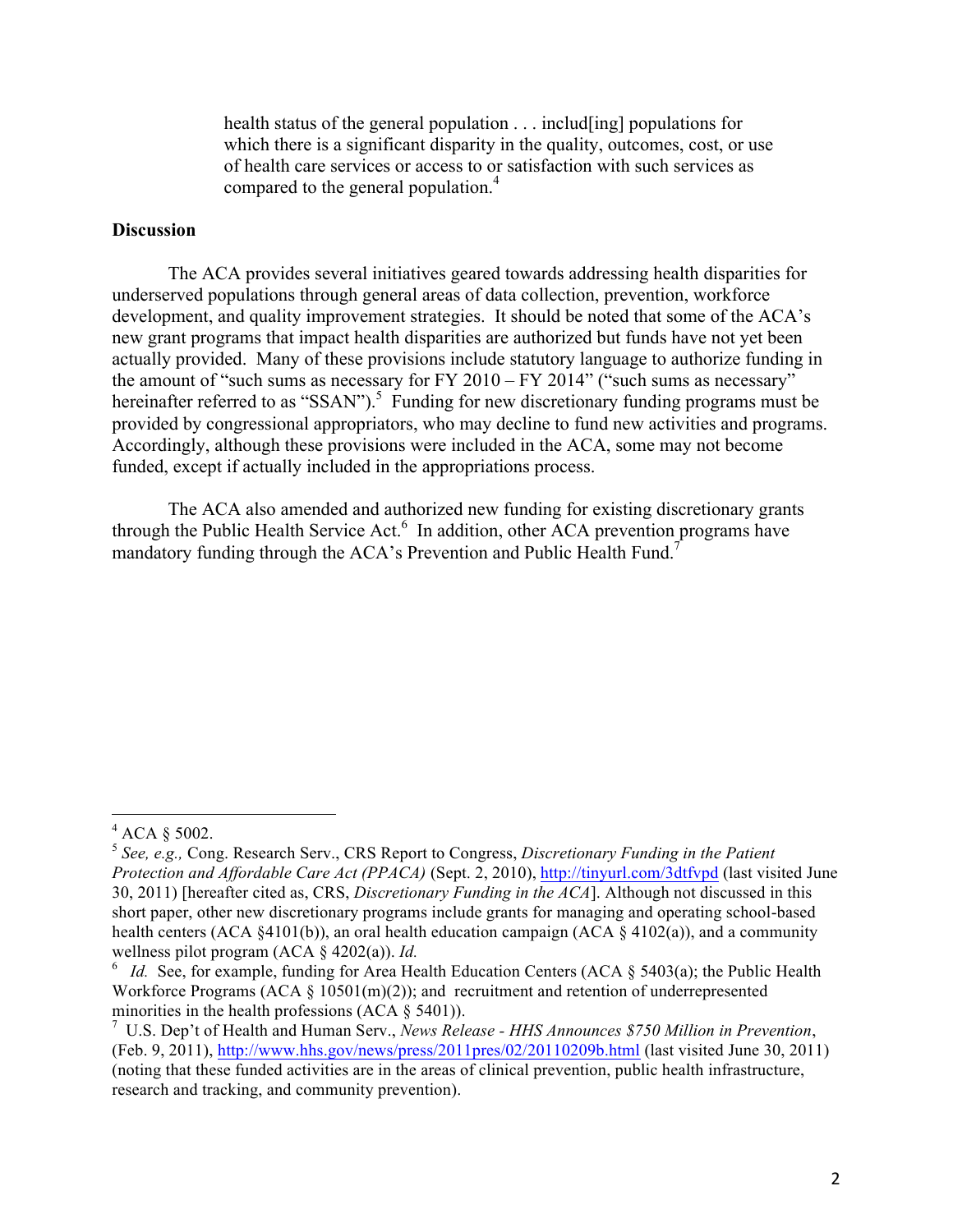# Data Collection<sup>8</sup>

Data that identifies a population is essential to determining whether a community can be considered as a health disparity population. Health disparities are likely reinforced where the lack of data makes it difficult to 1) identify and eliminate health disparities correlated with demographic factors; 2) develop targeted outreach and quality improvement activities; and 3) promote culturally and linguistically competent services. Without pertinent information and data, providers are unaware of the issues experienced by communities, as well as their obligation as providers to offer culturally and linguistically appropriate services.<sup>9</sup> This lack of awareness is often reinforced by limited opportunities for clinical training on the cultural and health needs of underserved communities. 10

Accordingly, the ACA includes a requirement for the Department of Health and Human Services (HHS) to collect and report data on race, ethnicity, sex, primary language, and disability status for applicants, recipients, or participants in any federally conducted or supported health care or public health program, activity or survey.<sup>11</sup> HHS must also mandate that any reporting requirement for quality measurement under any ongoing or federally conducted or supported health care or public health program, activity, or survey includes requirements for the collection of data on individuals receiving health care items or services. Race and ethnicity data must also be collected regarding underserved rural and frontier populations.<sup>12</sup> In addition, the Secretary of HHS should monitor concerns of health disparity populations in order to identify health inequities and to collect any demographic data deemed appropriate to the disparities.<sup>13</sup>

Identifying health disparities populations and collecting data on their health status and use of health services is a necessary precondition to developing workable prevention and treatment strategies. This identification is also essential to the success of the ACA provisions that target health disparity populations for prevention efforts, workforce development, and improved quality of care. In spite of its importance to identifying disparities, the data collection

http://www.hhs.state.ne.us/minorityhealth/docs/LEPSurveyFinal.pdf (last visited July 1, 2011). <sup>10</sup> *See, e.g.,* Center for American Progress, *How to Close the LGBT Health Disparities Gap*, (Dec. 2009) http://tinyurl.com/3ozs9dz (last visited July 1, 2011).

 <sup>8</sup> *See also* NHeLP, *Short Paper #5 – The ACA and Language Access* (Jan. 2011), http://www.healthlaw.org/images/stories/Short\_Paper\_5\_The\_ACA\_and\_Language\_Access.pdf (last

visited July 1, 2011) (recognizing the problem of tasking HHS with multiple responsibilities for data collection without appropriated funding to do so -- such as collecting and reporting data in any federally conducted or supported health program and other settings; developing national standards for managing data collection, and interoperability and security systems; and analyzing collected data to determine tends in health disparities at the federal and state levels).

<sup>9</sup> *See, e.g.,* Nebraska Dep't of Health and Human Serv. Office of Minority Health and Health Equity, *Cultural Competency Assessment of Health Care Providers Across Nebraska: A Survey of Limited English Proficient (LEP) Individuals* (Apr. 2009),

 $^{11}$  ACA § 4302.

<sup>12</sup> *Id.* § 4302. 13 *Id.*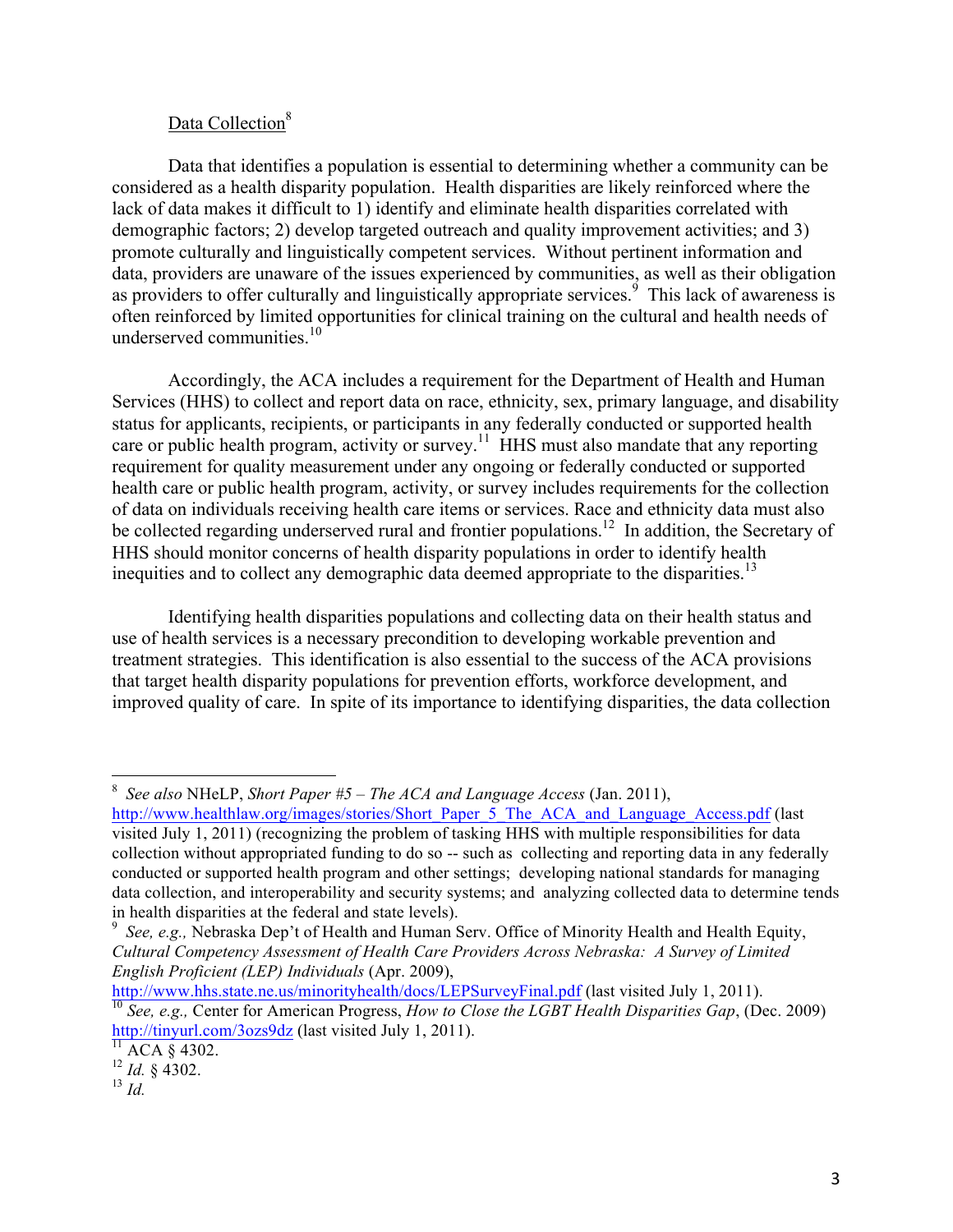provision includes a proviso that data may not be collected unless funds are directly appropriated for this purpose. $^{14}$ 

On June 29, 2011, HHS released standards for implememting Section 4302 of the Patient Protection and Affordable Care Act (ACA) regarding collection of data related to race, ethnicity, language, gender, and disability status.<sup>15</sup> For race and ethnicity, the new standards build on existing standards from the Office of Management and Budget but would collect more detailed data on Asian and Pacific Islanders, Native Hawaiians, and Hispanic/Latino populations. These new standards will be implemented for HHS surveys, beginning in 2012 as surveys are updated. Additional information is expected this Fall related to data standards for other HHS programs and activities beyond surveys. HHS will also begin integrating questions on sexual orientation and gender identity into national data collection efforts. This includes the testing of questions on sexual orientation and potential incorporation of these questions into the National Health Interview Survey as a first step towards development of a government-wide standard for LGBT data collection  $16$ 

# Prevention Efforts

### *National Diabetes Prevention Program*

The ACA includes a provision to manage a National Diabetes Prevention Program. This program is authorized for new discretionary funding for SSAN for FYs 2010 through 2014.<sup>17</sup>

This program establishes community-based life-style intervention strategies for populations at risk for diabetes.<sup>18</sup> The HHS Centers for Disease Control and Prevention (CDC) is authorized to manage the program, which must include the following elements:

- a grant program for community-based prevention model sites;
- a program to determine eligibility of program participants to offer communitybased diabetes prevention services;
- a training and outreach program for lifestyle intervention instructors; and
- a process for evaluation, monitoring, technical assistance, and research.<sup>19</sup>

The National Diabetes Prevention Program is to support collaborative activity between federal agencies, community-based organizations, health providers and others to reduce new

 <sup>14</sup> *See* CRS, *Discretionary Funding in the ACA*, *supra* note 5, at CRS-21.

<sup>15</sup> U.S. Dep't of Health and Human Serv., Office of Minority Health, *Proposed Data Collection Standards for Race, Ethnicity, Primary Language, Sex, and Disability Status Required by Section 4302 of the Affordable Care Act* (June 29, 2011), http://www.minorityhealth.hhs.gov/section4302/ (last visited July 6, 2011). <sup>16</sup>*See generally id* . <sup>17</sup> CRS, *Discretionary Funding in the ACA*, *supra* note 5, at CRS-14.

 $18$  ACA § 10501(g).

<sup>19</sup> *Id;* CDC, *Diabetes Public Health Resource: National Diabetes Prevention Program*, http://www.cdc.gov/diabetes/projects/prevention\_program.htm (last visited July 1, 2011).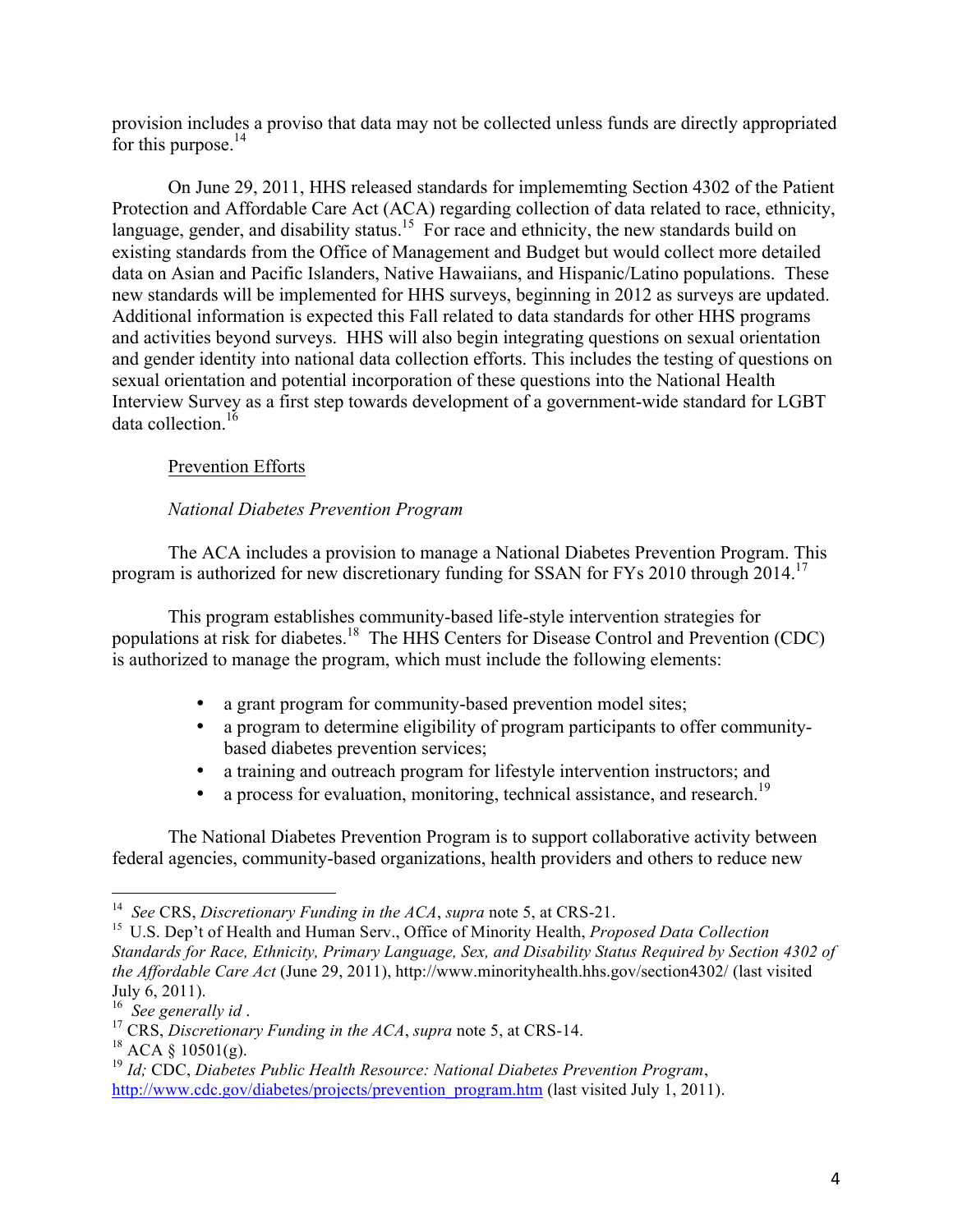cases of Type 2 diabetes, which can result in kidney failure, eye disease (diabetic retinopathy), coronary artery disease, and a greater likelihood of lower extremity amputations.<sup>20</sup>

Efforts to prevent and address diabetes are particularly critical since the disease is the sixth leading cause of death in the United States and disproportionately impacts communities of color:

- African Americans are from 1.4 to 2.2 times more likely to have diabetes than white persons.
- Hispanic Americans have a higher prevalence of diabetes than non Hispanic people, with the highest rates for type 2 diabetes among Puerto Ricans and Hispanic people living in the Southwest.
- The prevalence of diabetes among American Indians is 2.8 times the overall rate.
- Major groups within the Asian and Pacific Islander communities (Japanese Americans, Chinese Americans, Filipino Americans, and Korean Americans) all had higher prevalences than those of whites. $21$

# *Community Transformation Grants*

Another strategy used in the ACA to prevent and address chronic illness in low-income communities requires the CDC to issue competitive community grants to state and local governments and community-based organizations to implement and evaluate community prevention programs.<sup>22</sup> Eligible entities for these grants include: state and local government agencies, national networks of community-based organizations, state or local non-profits, or Indian tribes. At least 20 percent of the grants must be awarded to grantees serving rural or frontier areas. Some of the activities that can be included in the grant are:

- creating healthier school environments,
- developing and promoting programs that advance nutritional, social and emotional wellness;
- prioritizing strategies that will help reduce health disparities, including social, economic and geographic determinants of health; and

 <sup>20</sup> HHS, Pub. Health Serv., Agency for Healthcare Research and Quality, *Fact Sheet: Diabetes Disparities Among Racial and Ethnic Minorities*, (Nov. 2001), http://www.ahrq.gov/research/diabdisp.pdf (last visited July 1, 2011).

<sup>21</sup> *Id.*

<sup>22</sup>ACA § 4201. *See also* NHeLP, *Analysis of the Health Care Reform Law: PPACA and the Reconciliation Act,* http://www.healthlaw.org/images/stories/PPACA\_Part\_III.pdf (last visited July 1, 2011) (noting that the ACA appropriated \$100 million to HHS for state grant funding to support innovative initiatives in Section 4108 that will create incentives for Medicaid enrollees to improve their health and avoid chronic conditions, such as diabetes. While states cannot withhold Medicaid services or eligibility to force enrollees to comply with the initiatives, Section 4108 is silent regarding whether a state could require an enrollee or group of enrollees to participate in an initiative. Similarly, it uncertain whether participants in Section 4201 Community Transformation Grant programs are required to enroll in prevention initiatives ).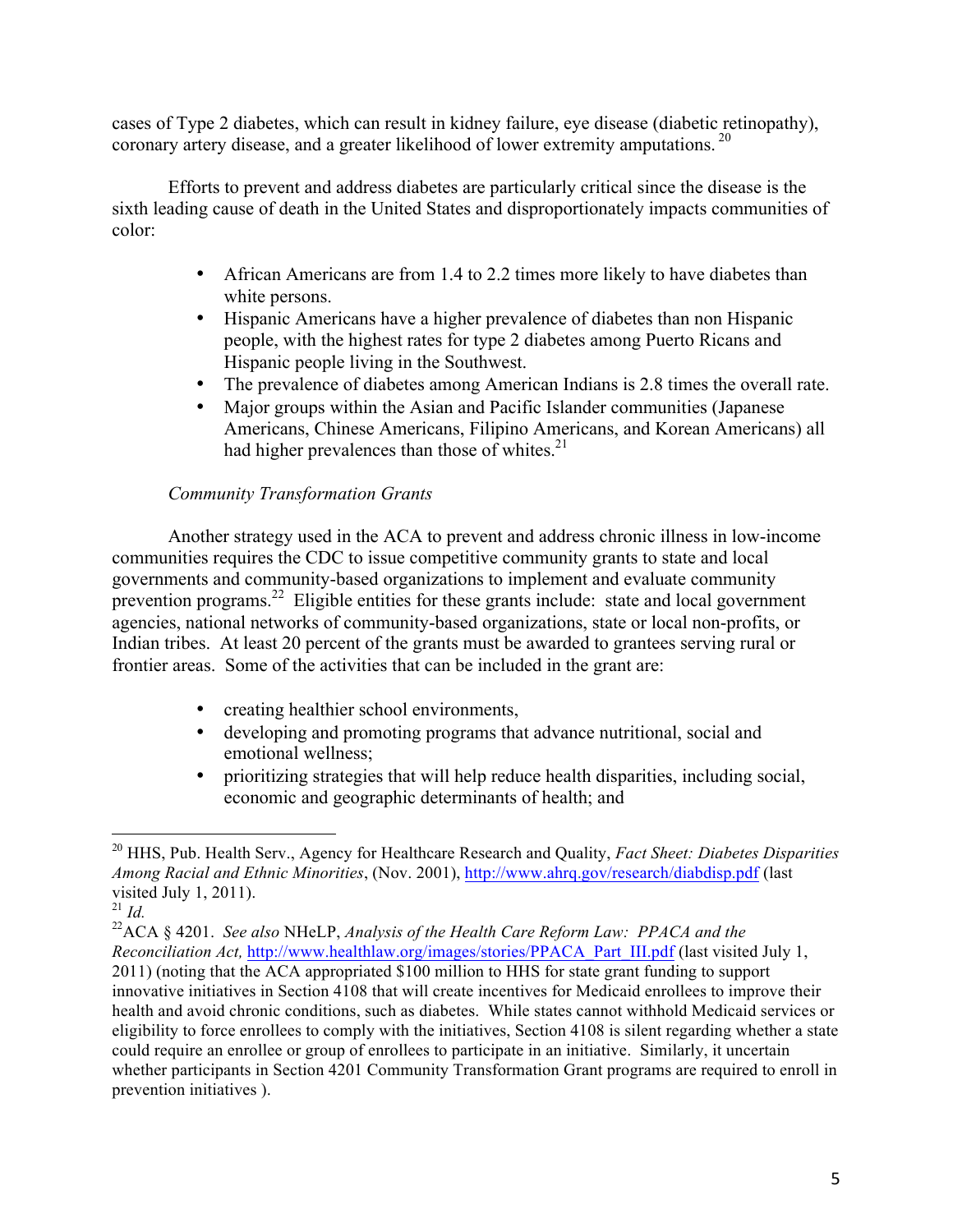assisting special populations including persons with disabilities.

Section 4201 grants can be used by eligible entities to collaborate on specific strategies to address health disparities in their communities, particularly those that impact populations that traditionally have been difficult to identify and reach (e.g., young adults not in college; homeless individuals; lesbian, gay, bisexual and transgender persons; home-bound and frail elderly; or previously incarcerated persons). Grant applications must include an evaluation component with specific outcome measures, which must be reported to the CDC. The CDC also has an obligation to bring the grantees together and provide training in certain areas.

The Community Transformation Grant program is authorized at SSAN for each of FYs 2010 through 2014.

# Workforce Development

As the United States has become racially, ethnically, and culturally more diverse, the nation's health care workforce has not kept pace.<sup>23</sup> Having more diverse providers who reflect the racial and ethnic composition of the patient population is essential to building rapport and trust with patients and to improving effective communication and coordination of care with patients, families, and other providers. Minority physicians are also more likely to treat minority patients and practice in poor and underserved areas.<sup>24</sup> There is also a growing need to expand the diversity of the health care workforce as the new health care delivery system moves toward more patient-centered and team-based approaches to health care.

The ACA recognizes that expanding access to quality health care requires creating and maintaining a well-trained workforce. An entire subtitle of the ACA, entitled "Health Care Workforce" (Subtitle E, Title VI, §§ 5001-5701), is devoted to improving "access and the delivery of health care services for all individuals, particularly low income, underserved, uninsured, minority, health disparity, and rural populations. $125$ 

 <sup>23</sup> Inst. of Med. of the Nat'l Acad., *In the Nation's Compelling Interest: Ensuring Diversity in the Health Care Workforce*, (2004), http://www.iom.edu/Reports/2004/In-the-Nations-Compelling-Interest-Ensuring-Diversity-in-the-Health-Care-Workforce.aspx (last visited July 1, 2011). The representation of many of these groups (e.g., African Americans, Hispanics, and Native Americans) within health professions, … is far below their representation in the general population. Increasing racial and ethnic diversity among health professionals is important because evidence indicates that diversity is associated with improved access to care for racial and ethnic minority patients, greater patient choice and satisfaction, and better educational experiences for health professions students, among many other benefits." *Id.* at 1, Executive Summary (Abstract).<br><sup>24</sup> Am Pub, Health Ass'n *Public Health Services* 

<sup>24</sup> Am. Pub. Health Ass'n, *Public Health Services Act Title VII and Title VIII: Why Are These Programs So Important?* (May 2009) http://www.apha.org/NR/rdonlyres/13E647B5-E51B-4A47-91A8- 652EE973A2DB/0/TitleVIIandTitleVIII.pdf (last visited July 1, 2011).<br><sup>25</sup> ACA § 5001.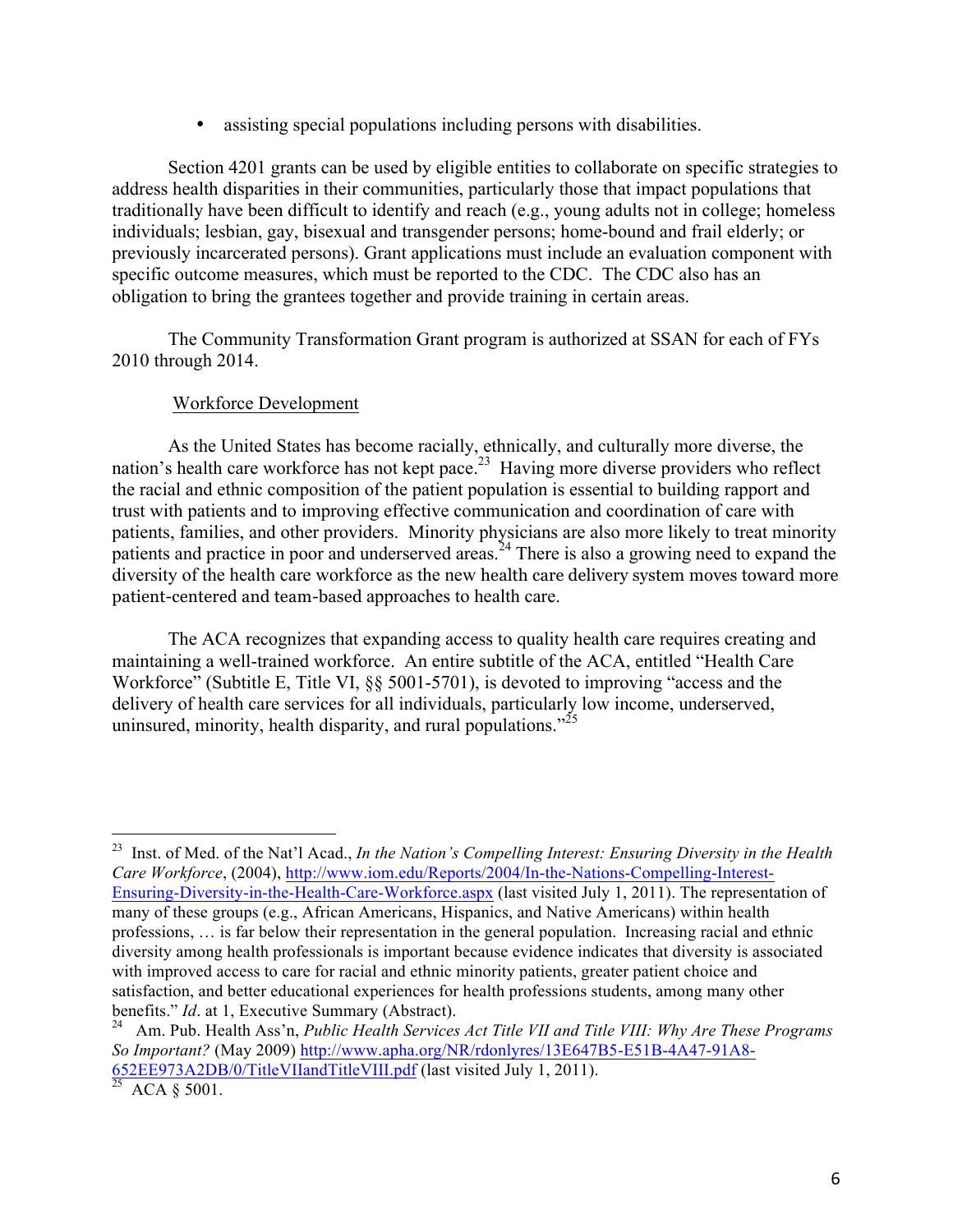#### *National Health Care Workforce Commission*

One workforce provision establishes the National Health Care Workforce Commission (Commission), which is charged with reviewing the health care workforce and projected workforce needs and making recommendations on national health care workforce priorities, including issues affecting special populations, such as medically underserved populations.<sup>26</sup>

The ACA includes numerous initiatives for education and training programs for health professions and others, particularly for those who are willing to work in underserved areas and with health disparities populations. However, many of these programs have discretionary grant funding for only a few fiscal years and/or SSAN, which leaves it up to Congressional appropriators to formalize funding. These include:

- Workforce development grants to support comprehensive health care workforce development strategies at the state and local levels to increase diversity;<sup>27</sup>
- Funding for interdisciplinary, community-based linkages for community-based training programs to increase the number of primary care providers serving in underserved areas and with health disparity populations;<sup>28</sup>
- Training grants for primary care providers and general internists and pediatricians,<sup>29</sup> and general, pediatric and public health dentists,<sup>30</sup> with priority for those programs that provide training about vulnerable populations, chronic disease management, cultural competency and health literacy;
- Funding to colleges to provide mental and behavioral health education and training that addresses the needs of individuals and groups from different racial, ethnic, cultural, geographic, religious, linguistic, and class backgrounds, and different genders and sexual orientations, and prioritizes cultural and linguistic competency; 31

<sup>&</sup>lt;sup>26</sup> *Id.* § 5101. The Commission can also make recommendations to create or revise national loan repayment programs and scholarship programs to low-income, minority medical students to serve in their home communities if designated as medical underserved communities. *Id.*

<sup>27</sup> *Id.* § 5102; CRS, *Discretionary Funding in the ACA, supra* note 5, at CRS-11. Planning grants received \$8 million for FY 2010, and SSAN for each subsequent fiscal year. Implementation grants are authorized for \$150 million for FY 2010, and SSAN for each subsequent fiscal year. *Id.*

<sup>&</sup>lt;sup>28</sup> ACA  $\S$  5403 (b) (appropriating \$5 million for each FY for FYs 2010 through 2014 and SSAN for each subsequent fiscal year).

<sup>&</sup>lt;sup>29</sup> ACA § 5301; CRS, *Discretionary Funding in the ACA*, *supra* note 5, at CRS-4 (appropriating for training and capacity grant programs \$125 million for FY 2010 and SSAN for each of FY 2011 through FY 2014). Another authorization of \$750,000 for each of FY 2010 through FY 2014 is provided for capacity building grants to integrate academic units to improve interdisciplinary recruitment, training, and faculty development. *Id.*

<sup>30</sup> ACA § 5303; CRS, *Discretionary Funding in the ACA*, *supra* note 5, at CRS-5 (appropriating \$30 million for FY 2010 and SSAN for each of FY 2011 through FY 2015. Grantees are permitted to carry over funds for up to three fiscal years. *Id.*

<sup>31</sup> ACA § 5306; CRS, *Discretionary Funding in the ACA*, *supra* note 5, at CRS-10 (appropriating \$35 million for FY 2010 through FY 2013). The funding is broken down as the following: \$8 million for training in social work, \$12 million for training in graduate psychology, \$10 million for training in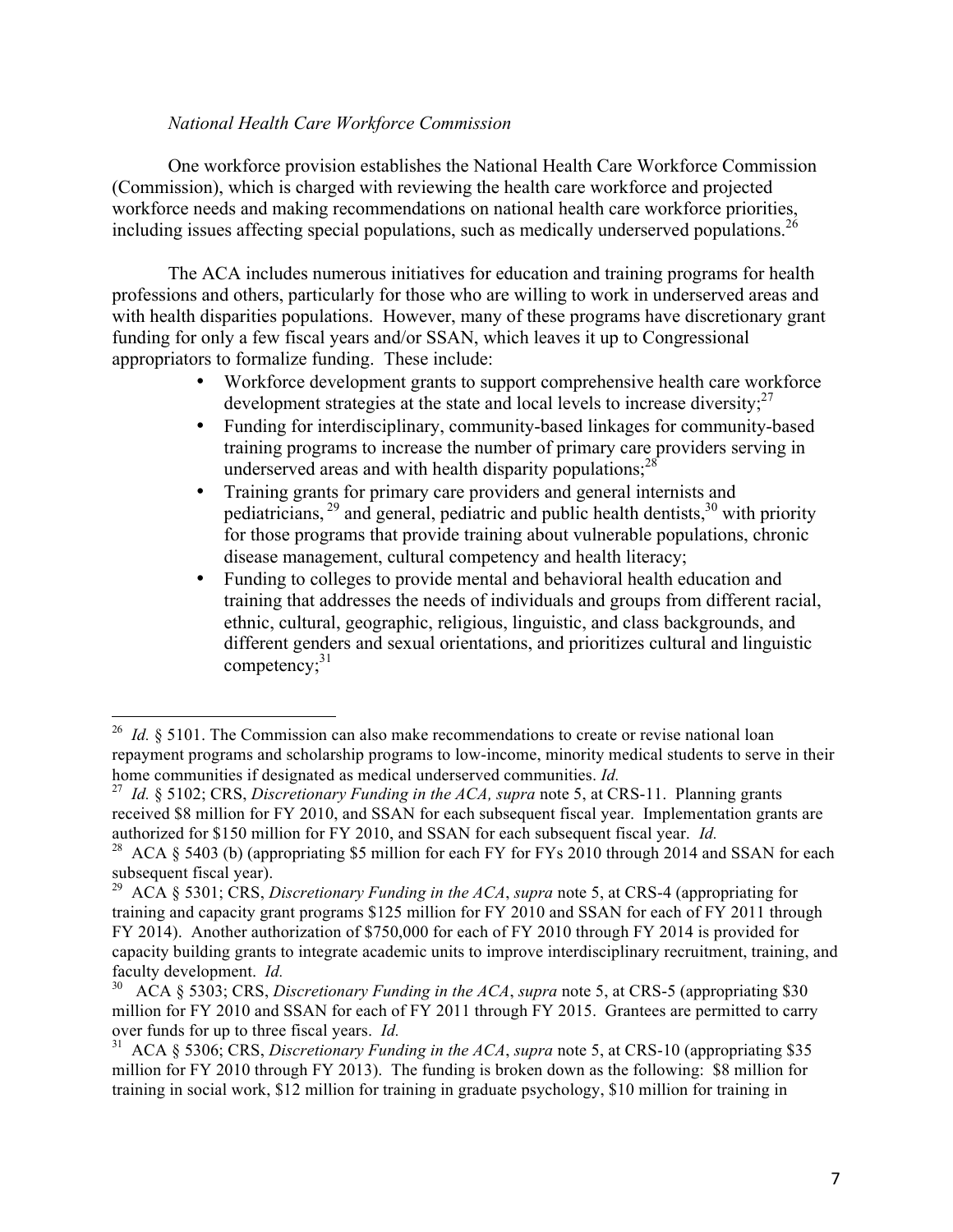- Program grants that develop, evaluate, and disseminate research, demonstration projects, and model curricula for cultural competency, prevention, and reducing health disparities; $32$  and
- Grant programs to promote positive health behaviors and outcomes for populations in medically underserved communities through the use of community health workers, <sup>33</sup> such as the health promoters ("promotores") model, which creates a pool of fluent and knowledgeable bilingual health workers.<sup>34</sup>

#### Quality Improvement

The ACA includes provisions that seek to improve the quality of health services, including developing a national strategy and an interagency working group, as well as focusing on ways to measure quality. One provision, Section 3013, authorizes \$75 million to be appropriated from FY 2010 – FY 2014 for the HHS Agency for Healthcare Research and Quality (AHRQ) and the Centers for Medicare & Medicaid Services (CMS) to create national quality measures by assessing factors such as patient outcomes, efficiency of care, equity of services across health disparity populations and geographic areas, and patient satisfaction.<sup>35</sup>

Another quality measurement provision is Section 3015, which could impact communities experiencing a disproportionate burden of chronic health conditions. Section 3015 requires the Secretary of HHS to make performance information on quality measures publically available through websites. The information is to be disaggregated and include available clinical conditions that are provider-specific and meet the needs of patients with different clinical illnesses. Section 3015 also requires the Secretary of HHS to establish and implement an overall strategy for the public reporting of performance information. This provision is authorized for SSAN for FY 2010 through FY 2014. $36$ 

### **Other Opportunities for Addressing Disparities in the ACA**

Although not statutorily described as addressing health disparities, the ACA includes other provisions that provide opportunities to impact the health of underserved communities. For example, the ACA authorizes new health insurance Exchanges ("Exchanges") which will give states a centralized forum for individuals seeking access to qualified insurance plans.<sup>37</sup> The

<sup>35</sup> ACA § 3013.

 $\overline{a}$ 

<sup>36</sup> *Id.* § 3015; CRS, *Discretionary Funding in the ACA*, *supra* note 5, at CRS-16.

<sup>37</sup> ACA § 1311; s*ee also* §§ 1301-1302 (2010) (including requirements for "qualified health plans").

professional child and adolescent mental health, and \$5 million for training in paraprofessional child and adolescent mental health. *Id.*

<sup>32</sup> ACA § 5307(a); *id.* § 5307(b); CRS, *Discretionary Funding in the ACA*, *supra* note 5, at CRS-9 (appropriating SSAN for each FY for FYs 2010 through 2015).

<sup>33</sup> ACA § 5313; CRS, *Discretionary Funding in the ACA*, *supra* note 5, at CRS-8 (appropriating SSAN for each FY for FYs 2010 through 2014).

 $34$  This model has been used by a number of organizations, especially in the Latino community, to recruit, train and nurture recent immigrant women to become health workers and provide valuable health information in their local communities.